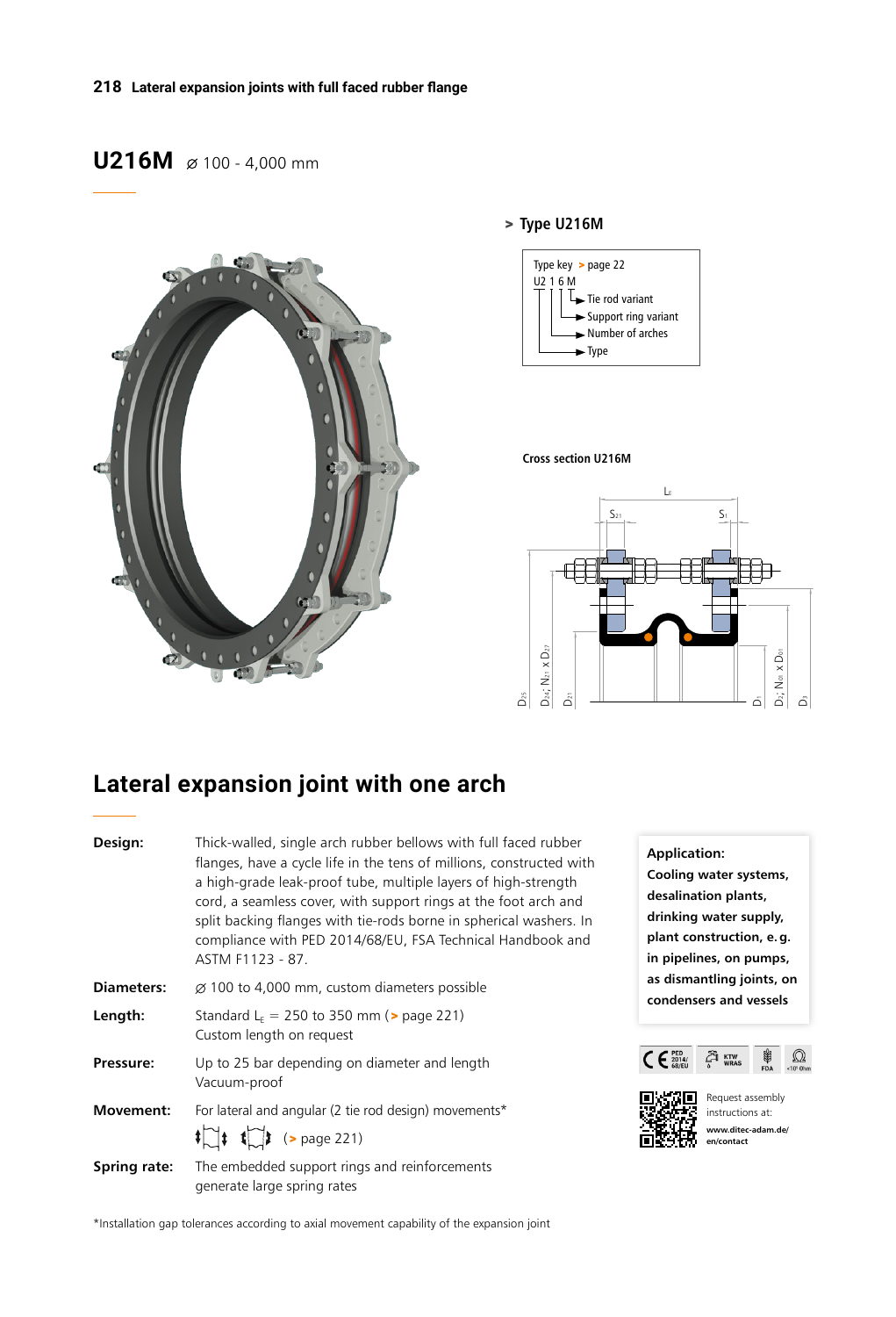

| <b>Elastomer</b> | <b>Fabric</b>   | <b>Marking</b> | $\mathrm{C}$   | <b>Application</b>                                                   |
|------------------|-----------------|----------------|----------------|----------------------------------------------------------------------|
| <b>EPDM</b>      | Polyamid        |                | $-40$ +100     | Cooling water, hot water, seawater, acids, dilute chlorine compounds |
| <b>EPDM</b>      | Aramid          |                | $-40$ +100     | Cooling water, hot water, seawater, acids, dilute chlorine compounds |
| <b>EPDMht</b>    | Aramid          |                | $-40$ +120     | Cooling water, hot water, seawater, acids, dilute chlorine compounds |
| <b>EPDMwras</b>  | Polyamid        |                | $-40$ +100     | Drinking water, foodstuffs                                           |
| <b>EPDMwras</b>  | Aramid          |                | $-40$ +100     | Drinking water, foodstuffs                                           |
| EPDMbeige        | Polyamid        | $\sim 10$      | $-40$ +100     | Foodstuffs                                                           |
| EPDMbeige        | Aramid          |                | $-40$ +100     | Foodstuffs                                                           |
| <b>IIR</b>       | Polyamid        |                | $-20$ +100     | Hot water, acids, bases, gases                                       |
| <b>IIR</b>       | Aramid          |                | $-20$   $+100$ | Hot water, acids, bases, gases                                       |
| <b>CSM</b>       | Polyamid        |                | $-20$   $+100$ | Strong acids, bases, chemicals                                       |
| <b>CSM</b>       | Aramid          |                | $-20$ +100     | Strong acids, bases, chemicals                                       |
| <b>NBR</b>       | Polyamid        |                | $-30$   $+100$ | Oils, petrol, solvents, compressed air                               |
| <b>NBR</b>       | Aramid          |                | $-30$ +100     | Oils, petrol, solvents, compressed air                               |
| NBRbeige         | Polyamid        |                | $-30$ +100     | Oil, fatty foods                                                     |
| NBRbeige         | Aramid          |                | $-30$ +100     | Oil, fatty foods                                                     |
| <b>CR</b>        | Polyamid        |                | $-20$ +90      | Cooling water, slightly oily water, seawater                         |
| <b>CR</b>        | Aramid          |                | $-20$ +90      | Cooling water, slightly oily water, seawater                         |
| <b>FPM</b>       | Aramid          |                | $-20$   $+180$ | Corrosive chemicals, petroleum distillates                           |
| FPMbeige         | Aramid          |                | $-20$   $+180$ | Oil, fatty foods                                                     |
| <b>NR</b>        | Polyamid        |                | $-20$ +70      | Abrasive materials                                                   |
| Silicon          | Aramid<br>Glass |                | $-60$ +200     | Air, saltwater atmosphere, foodstuffs, medical technology            |

## **Bellows elastomers and reinforcements**

## **Backing flanges**

| Design:           | Single- or multi-part integral backing flanges with clearance holes and tie rod holders<br>(tie rod type B, E, C, M) |  |  |  |  |  |  |  |
|-------------------|----------------------------------------------------------------------------------------------------------------------|--|--|--|--|--|--|--|
|                   | Single- or multi-part backing flanges with clearance holes and tie rod gusset plates<br>(tie rod type $R, K, L$ )    |  |  |  |  |  |  |  |
| Flange norms:     | DIN, EN, ANSI, AWWA, BS, JIS, special measurements (> page 298)                                                      |  |  |  |  |  |  |  |
| <b>Materials:</b> | Carbon steel, stainless steel                                                                                        |  |  |  |  |  |  |  |
| <b>Coating:</b>   | Primed, hot-dip galvanised, special paint                                                                            |  |  |  |  |  |  |  |

## **Accessories**

|                     | Protective covers: Ground protective shield<br>Protective shield or cover<br>Fire protective cover ( $>$ page 58) |  |  |  |  |  |  |
|---------------------|-------------------------------------------------------------------------------------------------------------------|--|--|--|--|--|--|
| <b>Flow liners:</b> | Cylindrical flow liner<br>Conical flow liner<br>Telescoping flow liner (> page 57)                                |  |  |  |  |  |  |
| Filled arch:        | page 42)                                                                                                          |  |  |  |  |  |  |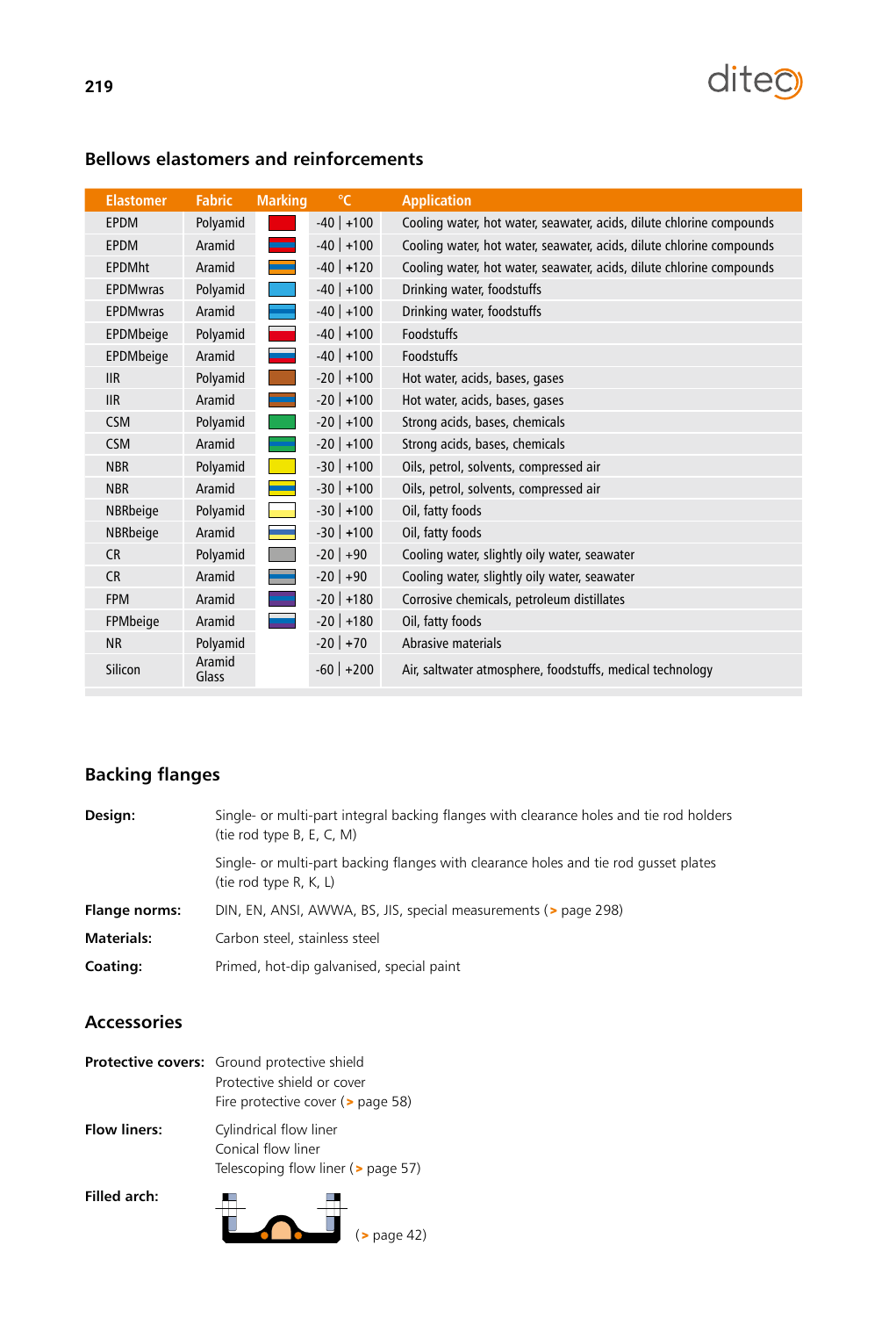#### **220 Lateral expansion joints with full faced rubber flange**

### **Tie rods**



| Design:           | Dimensioning according to design<br>pressure (test pressure) based on the<br>Pressure Equipment Directive  |
|-------------------|------------------------------------------------------------------------------------------------------------|
| <b>Materials:</b> | Carbon steel<br>Stainless steel                                                                            |
| Coating:          | Spherical washers/ball disks:<br>PTFF coated<br>Tie rods: galvanised, hot-dip<br>galvanised or PTFE-coated |

Example: Type U216M









**Type U216B**

Tie rods mounted outside in rubber bushing to accommodate pressure thrust forces

**Type U216E** Tie rods mounted outside in spherical washers and ball disks to accommodate pressure thrust forces

#### **Type U216C**

Tie rods mounted outside in rubber bushing and inside with compression sleeve to accommodate pressure/vacuum thrust forces

# **Type U216M** Tie rods mounted outside

and inside in spherical washers and ball disks to accommodate pressure/ vacuum thrust forces







### **Type U216R**

Gusset plate: Tie rods mounted outside in rubber bushing to accommodate pressure thrust forces

## **Type U216K**

Gusset plate: Tie rods mounted outside in spherical washers and ball disks to accommodate pressure thrust forces

### **Type U216L**

Gusset plate: Tie rods mounted outside and inside in spherical washers and ball disks to accommodate pressure/ vacuum thrust forces